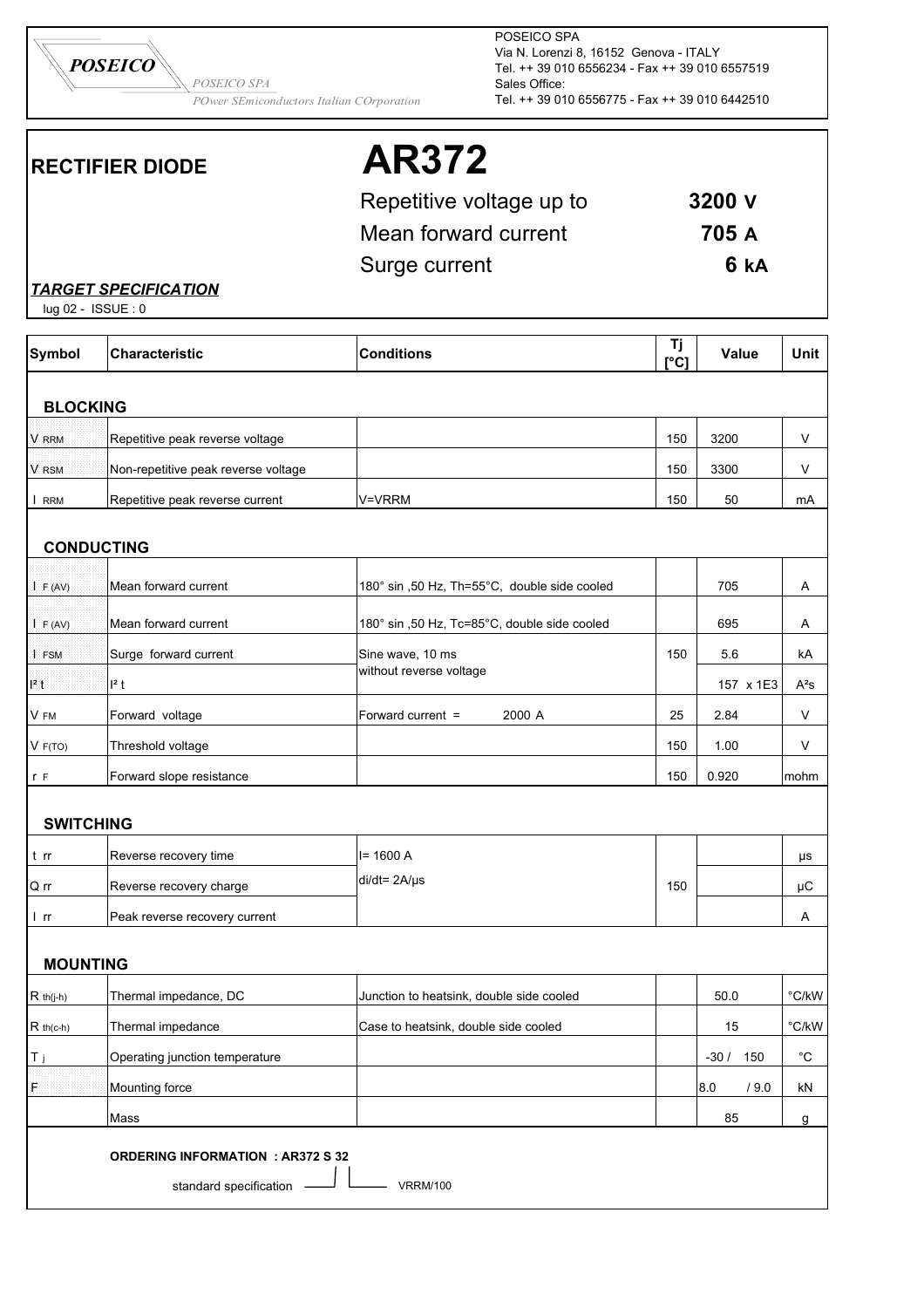# **AR372 RECTIFIER DIODE**

*POSEICO SPA POwer SEmiconductors Italian COrporation POSEICO*

TARGET SPECIFICATION lug 02 - ISSUE : 0

## **DISSIPATION CHARACTERISTICS**

#### SQUARE WAVE





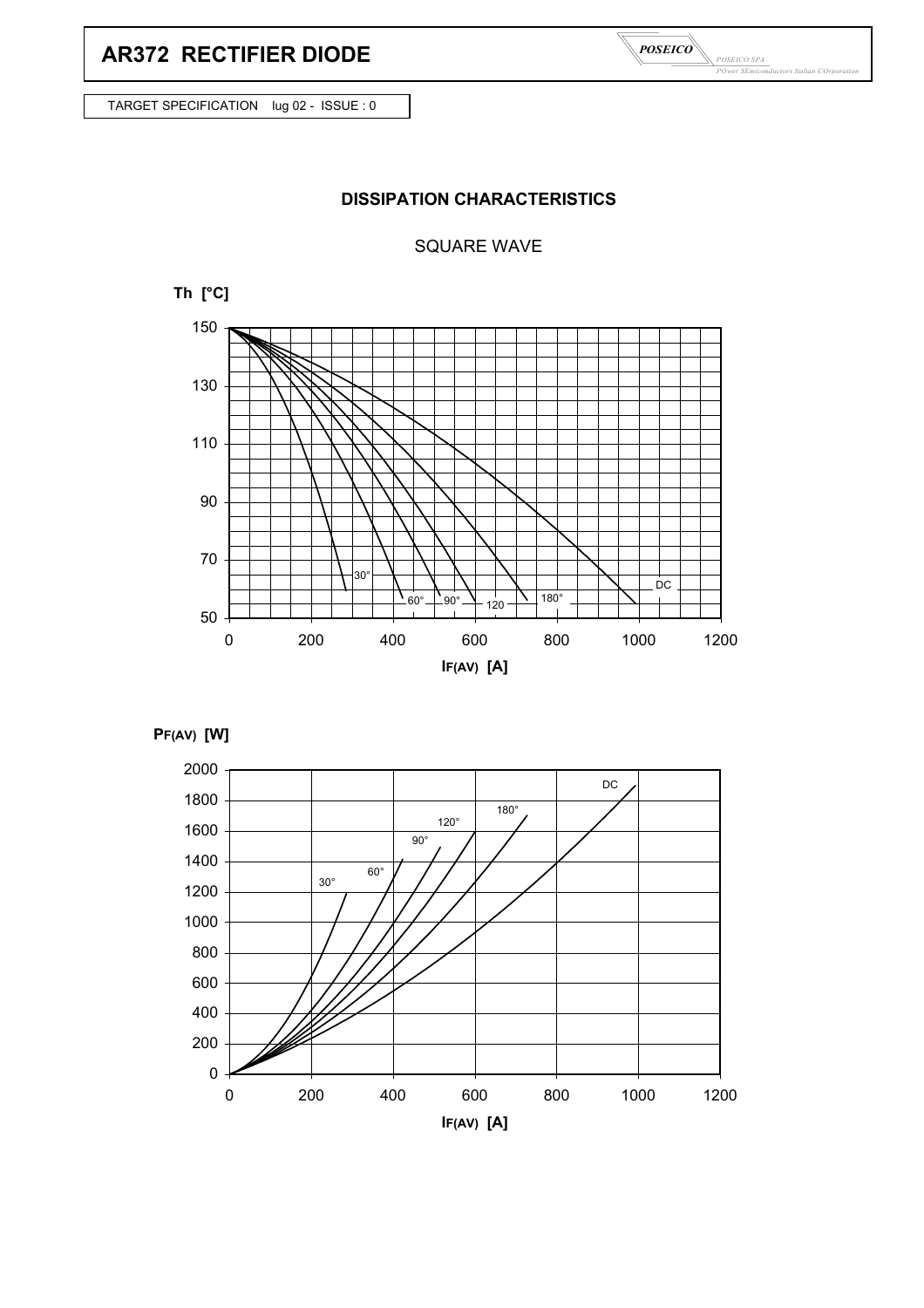*POSEICO SPA POwer SEmiconductors Italian COrporation POSEICO*

TARGET SPECIFICATION lug 02 - ISSUE : 0

## **DISSIPATION CHARACTERISTICS**

#### SINE WAVE